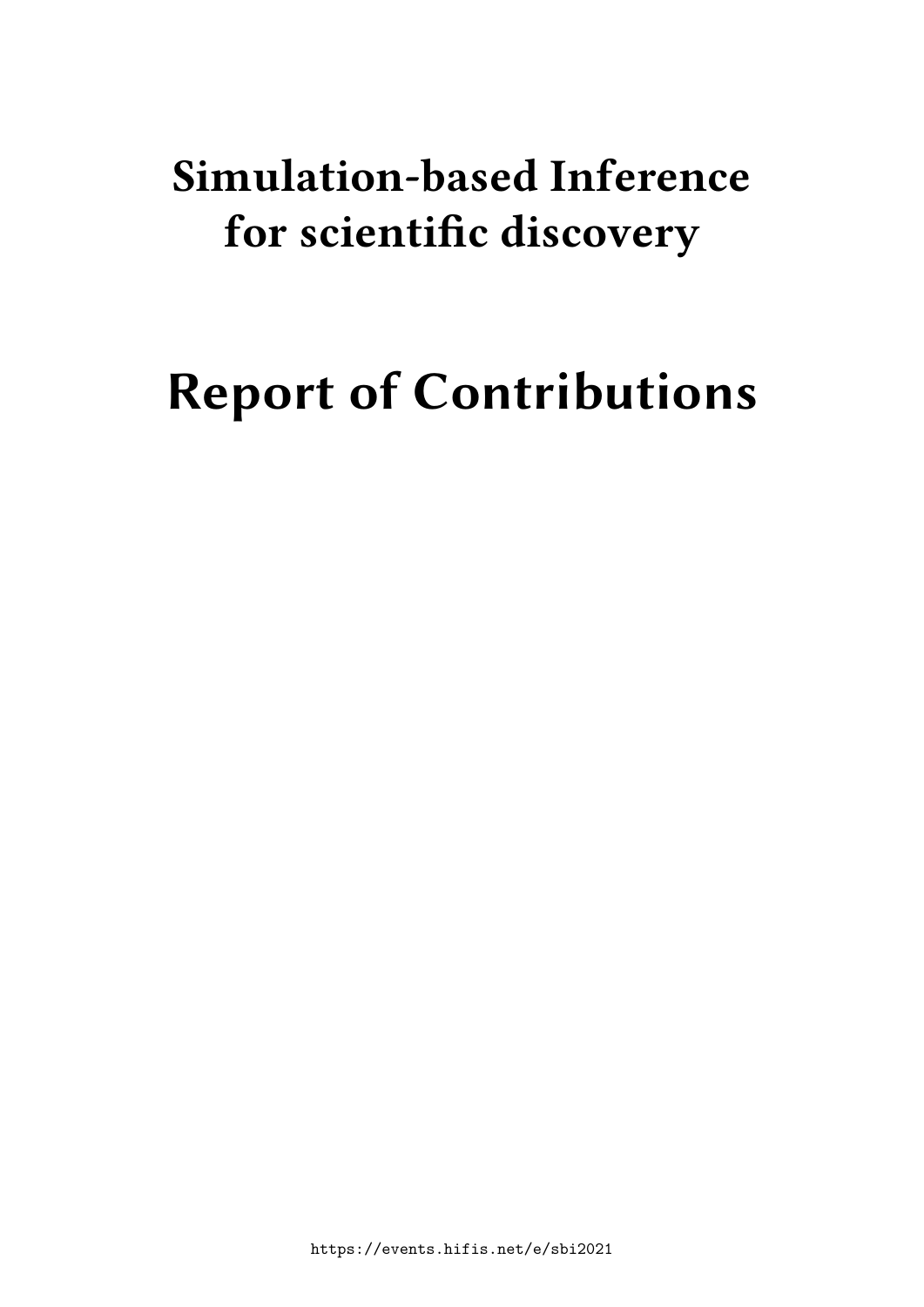Simulation-based ... / Report of Contributions Welcome

Contribution ID: 1 Type: **not specified** 

#### **Welcome**

*Monday, September 20, 2021 9:00 AM (20 minutes)*

**Presenters:** Mr TEJERO-CANTERO, Alvaro (MLcolab); STEINBACH, Peter (HZDR)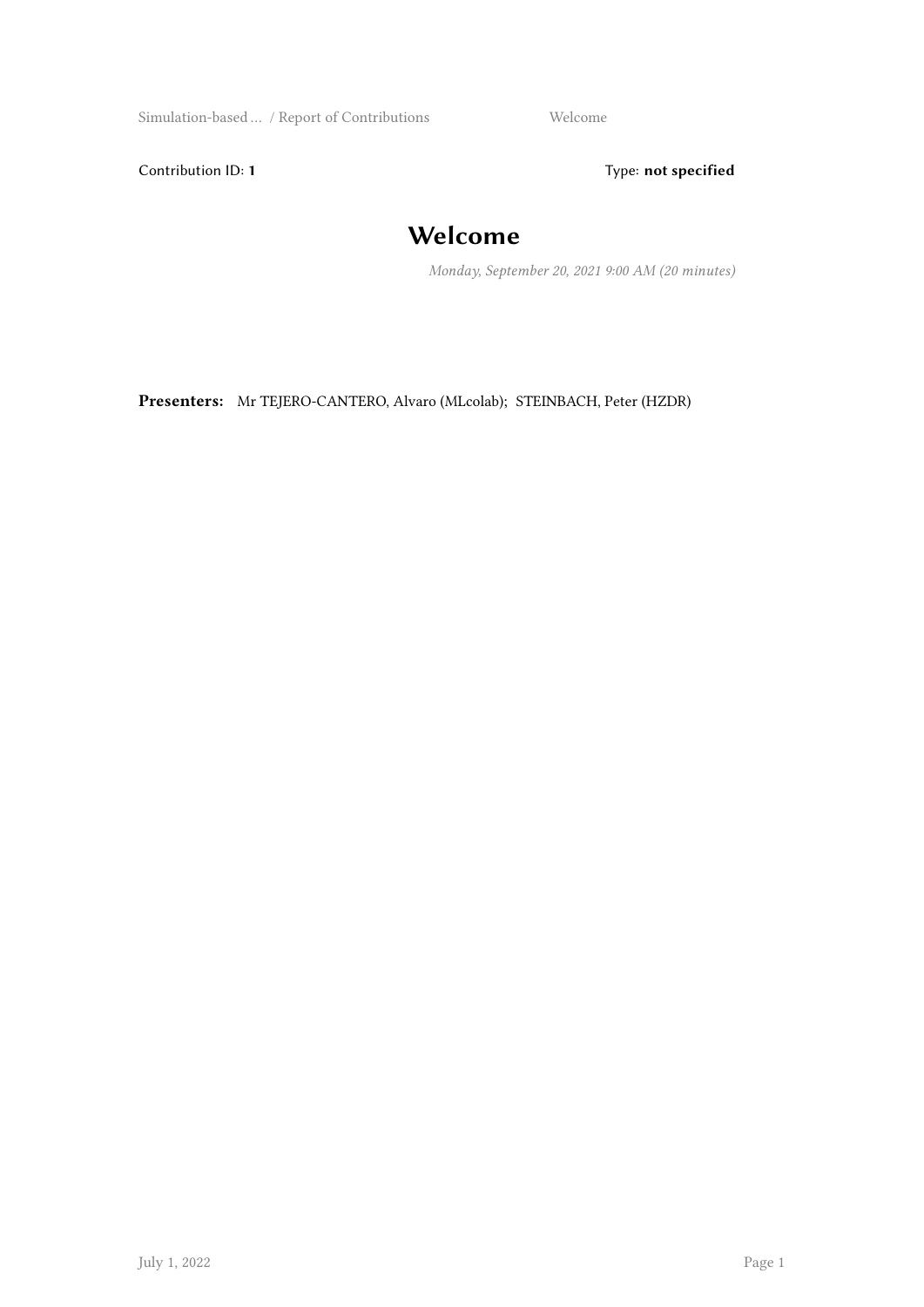$\begin{minipage}[c]{0.9\linewidth} \begin{tabular}{l} \bf Simulations & \bf Simulators for Science \\ \end{tabular} \end{minipage}$ 

Contribution ID: 2 Type: **not specified** 

## **Simulators for Science**

*Monday, September 20, 2021 9:20 AM (20 minutes)*

**Presenter:** Mr TEJERO-CANTERO, Alvaro (MLcolab)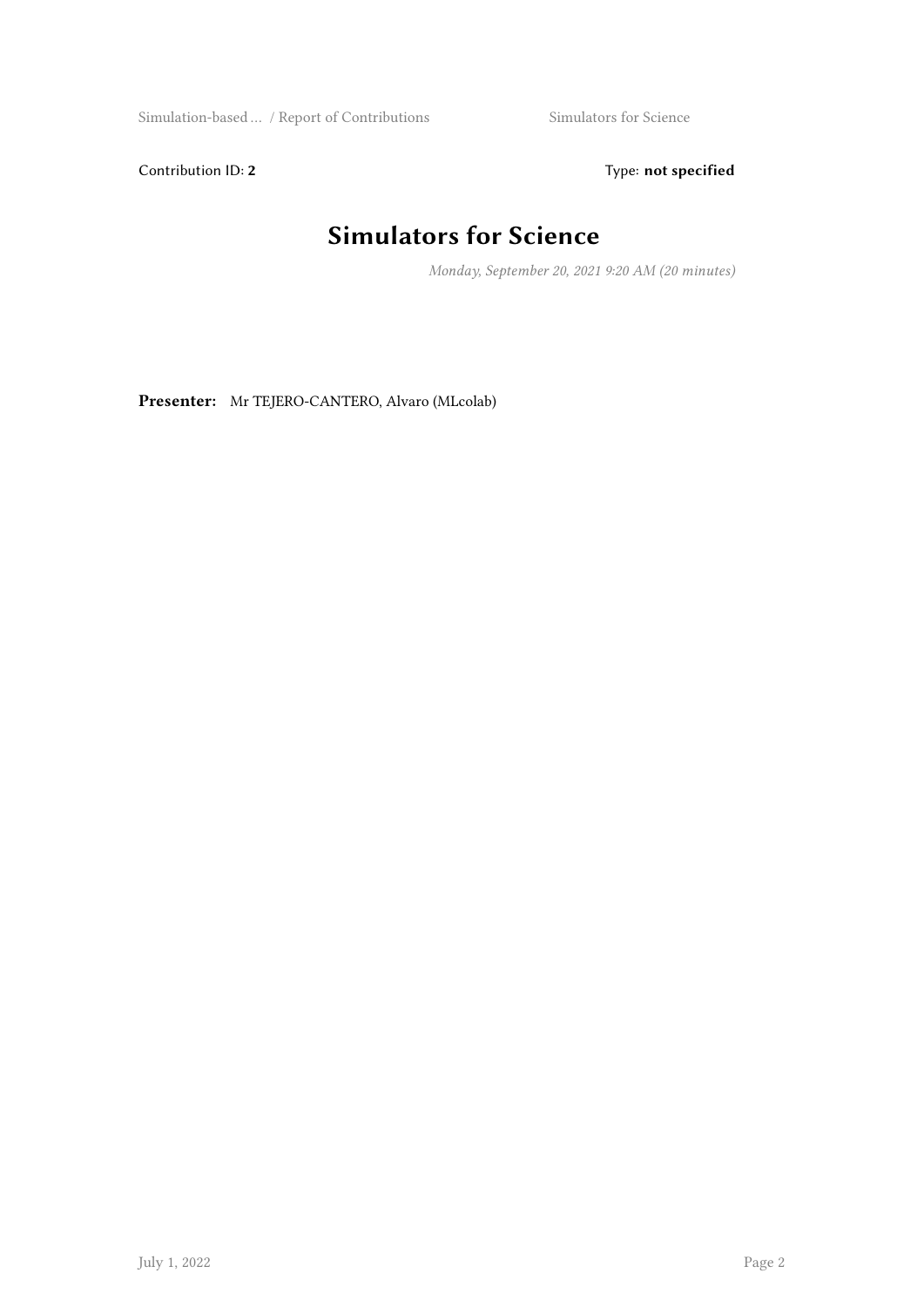Simulation-based … / Report of Contributions Introduce your simulators

Contribution ID: 3 Type: **not specified** 

# **Introduce your simulators**

*Monday, September 20, 2021 9:40 AM (1 hour)*

**Presenters:** Mr TEJERO-CANTERO, Alvaro (MLcolab); STEINBACH, Peter (HZDR)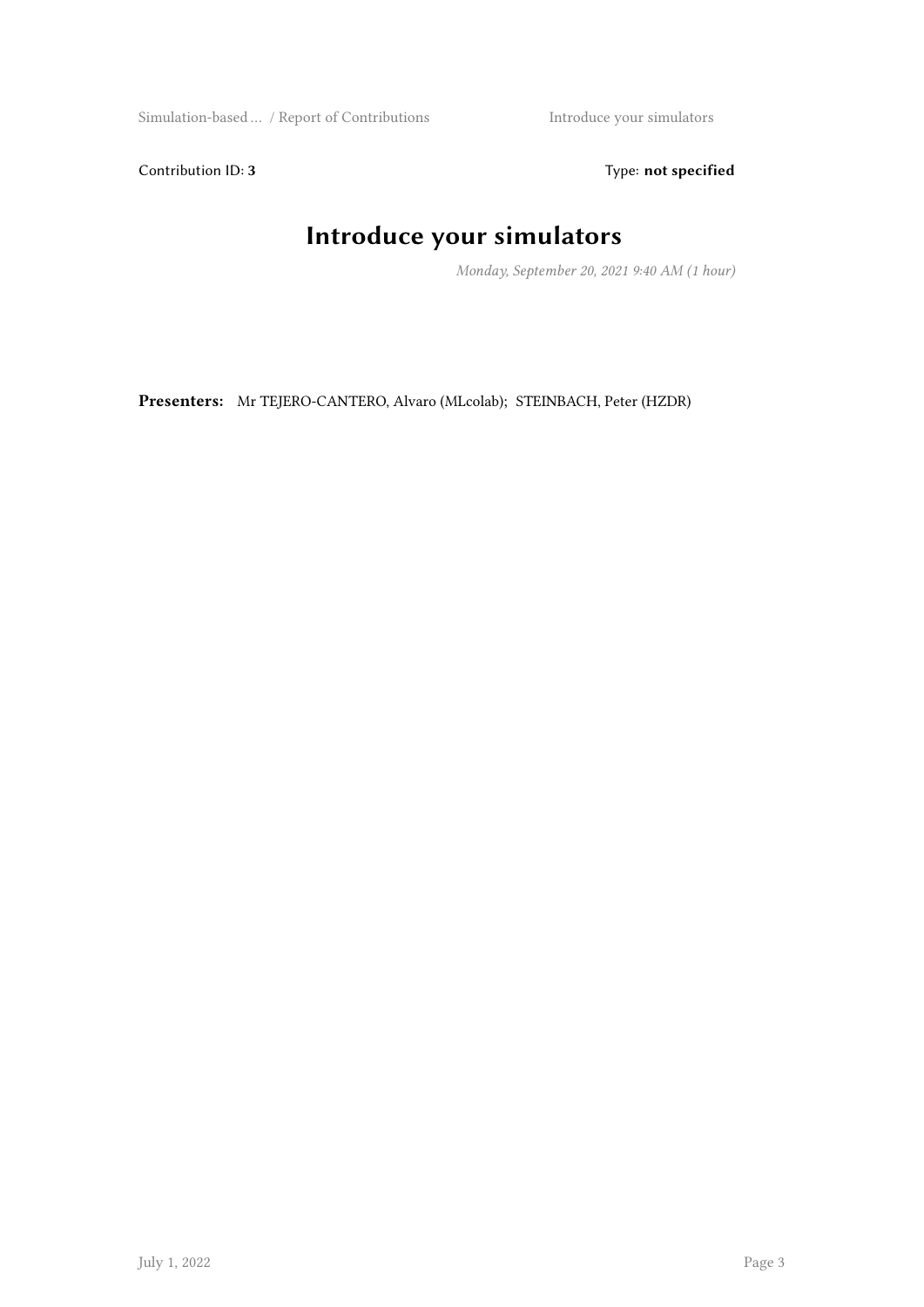Simulation-based … / Report of Contributions From Simulators to Simulations- …

Contribution ID: 4 Type: **not specified** 

#### **From Simulators to Simulations-based Inference**

*Monday, September 20, 2021 11:00 AM (1 hour)*

**Presenter:** Mr TEJERO-CANTERO, Alvaro (MLcolab)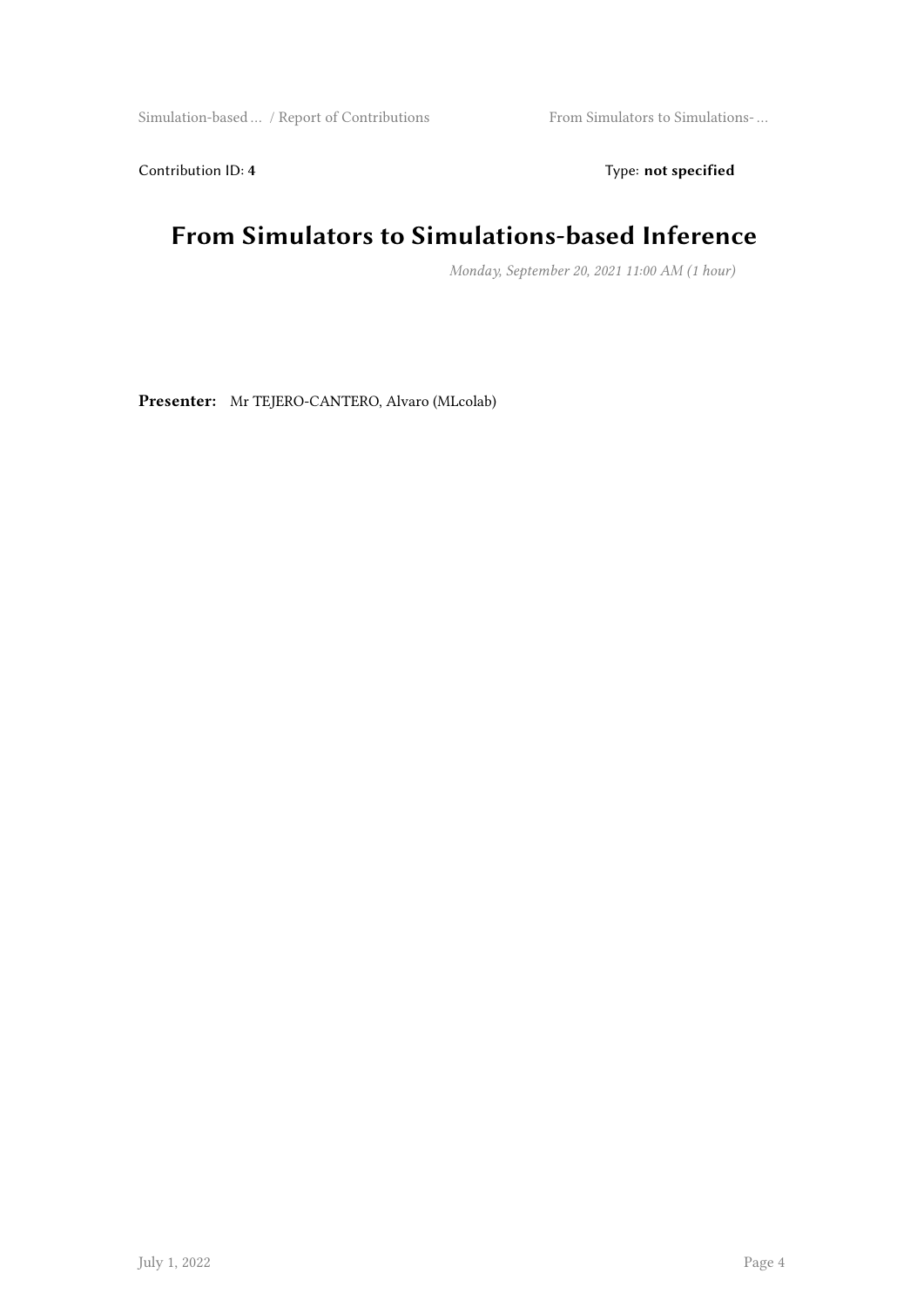Simulation-based … / Report of Contributions Computing on HAICORE

Contribution ID: 5 Type: **not specified** 

# **Computing on HAICORE**

*Monday, September 20, 2021 1:15 PM (45 minutes)*

**Presenter:** KESSELHEIM, Stefan (FZ Jülich)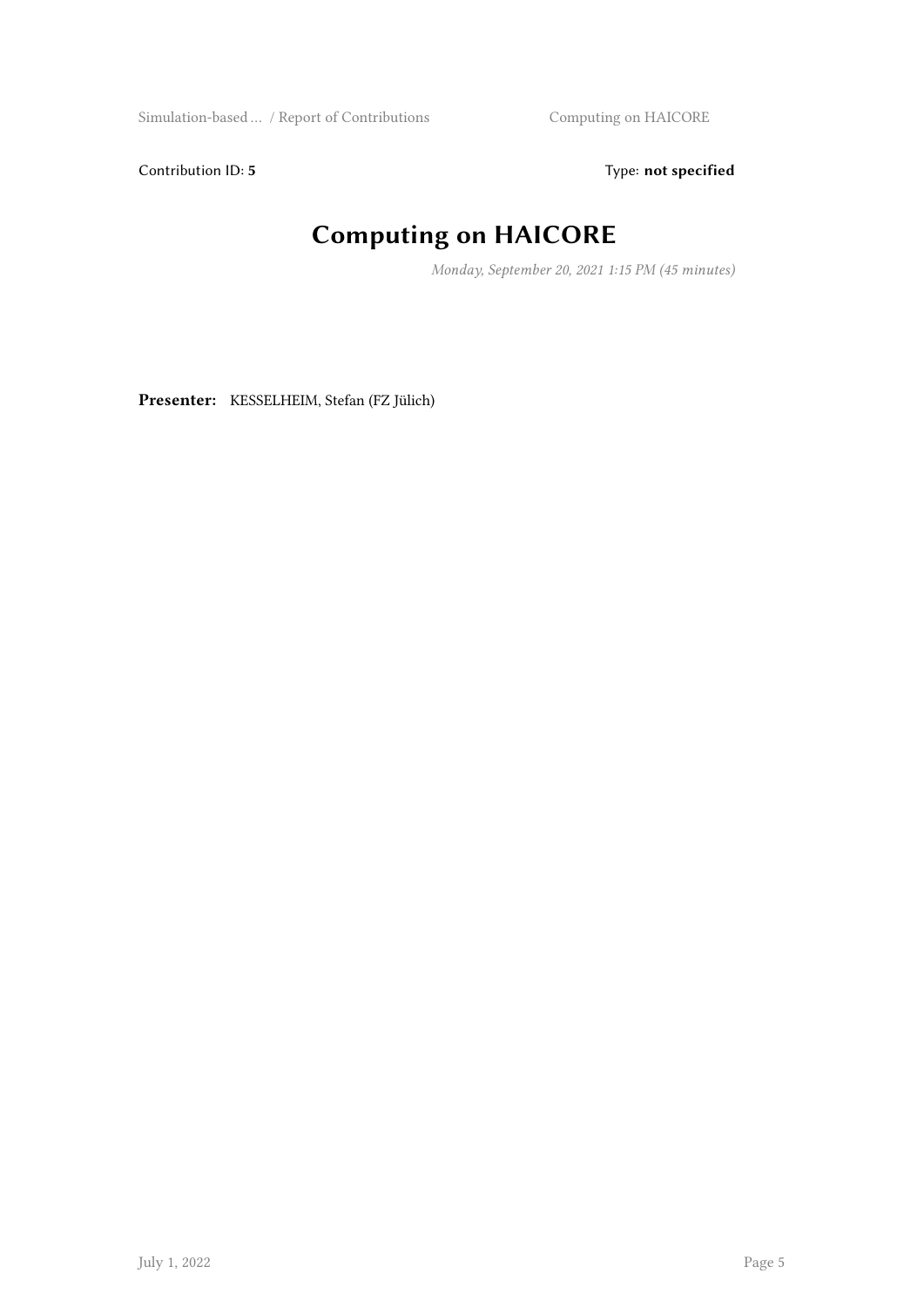Simulation-based … / Report of Contributions Practical: ABC hands-on

Contribution ID: 6 Type: not specified

## **Practical: ABC hands-on**

*Monday, September 20, 2021 2:00 PM (1 hour)*

**Presenters:** Mr TEJERO-CANTERO, Alvaro (MLcolab); KESSELHEIM, Stefan (FZ Jülich)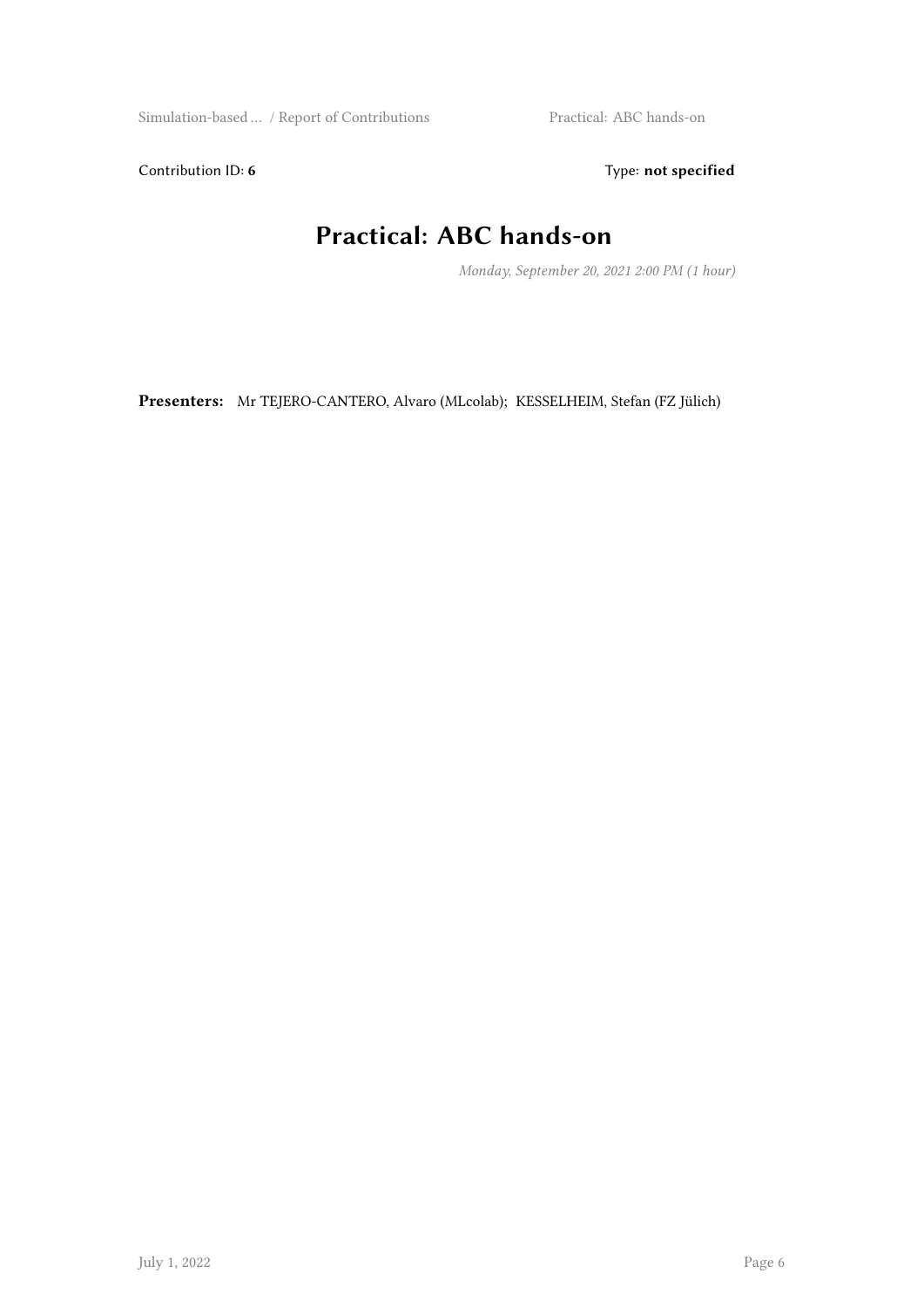Simulation-based … / Report of Contributions Lecture: SBI in neuroscience

Contribution ID: 7 Type: **not specified** 

#### **Lecture: SBI in neuroscience**

*Monday, September 20, 2021 3:00 PM (1 hour)*

**Presenter:** Mr GONCALVES, Pedro (Mackelab)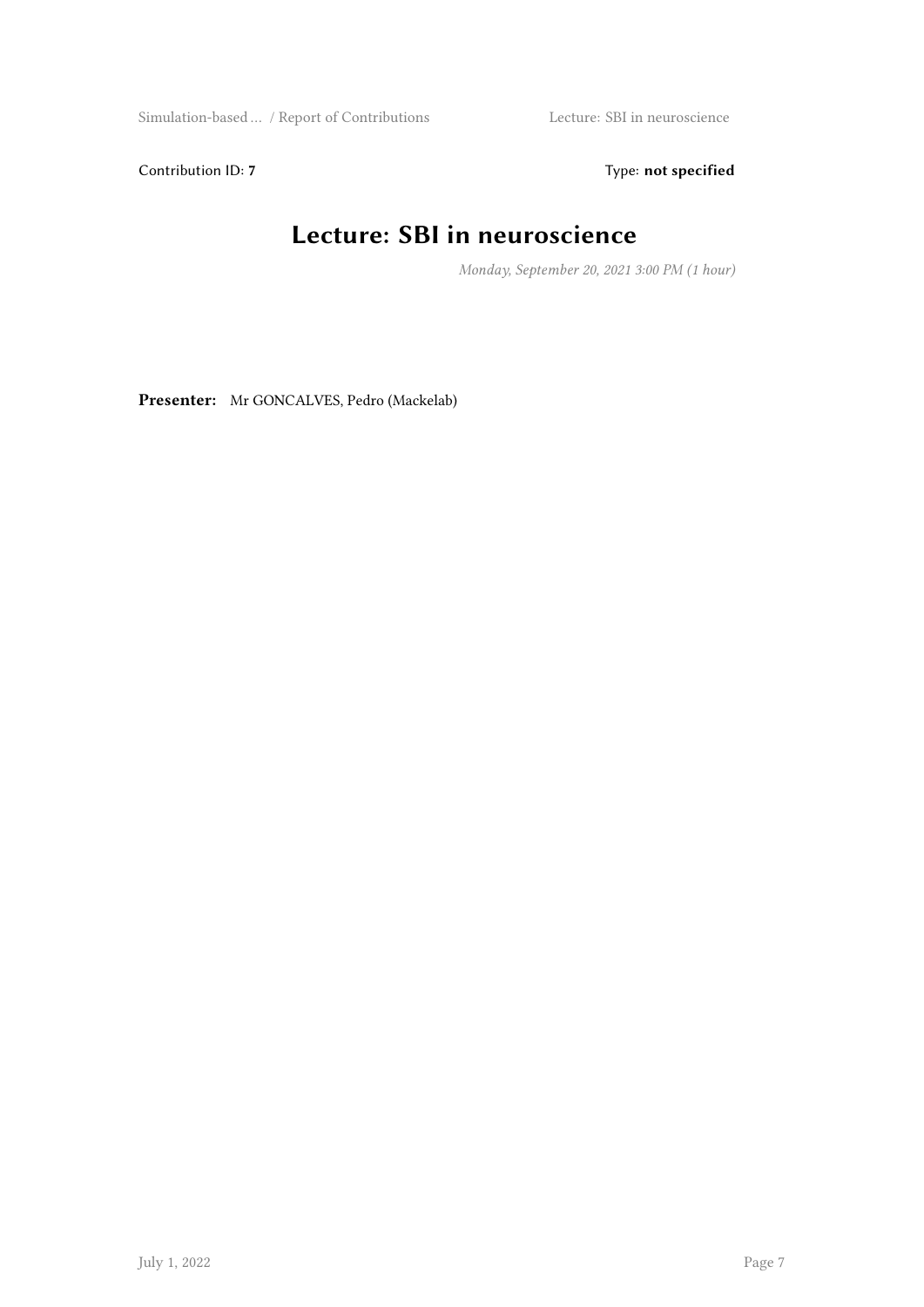Simulation-based … / Report of Contributions Learner Feedback Day 1

Contribution ID: 8 Type: **not specified** 

#### **Learner Feedback Day 1**

*Monday, September 20, 2021 4:00 PM (20 minutes)*

**Presenter:** STEINBACH, Peter (HZDR)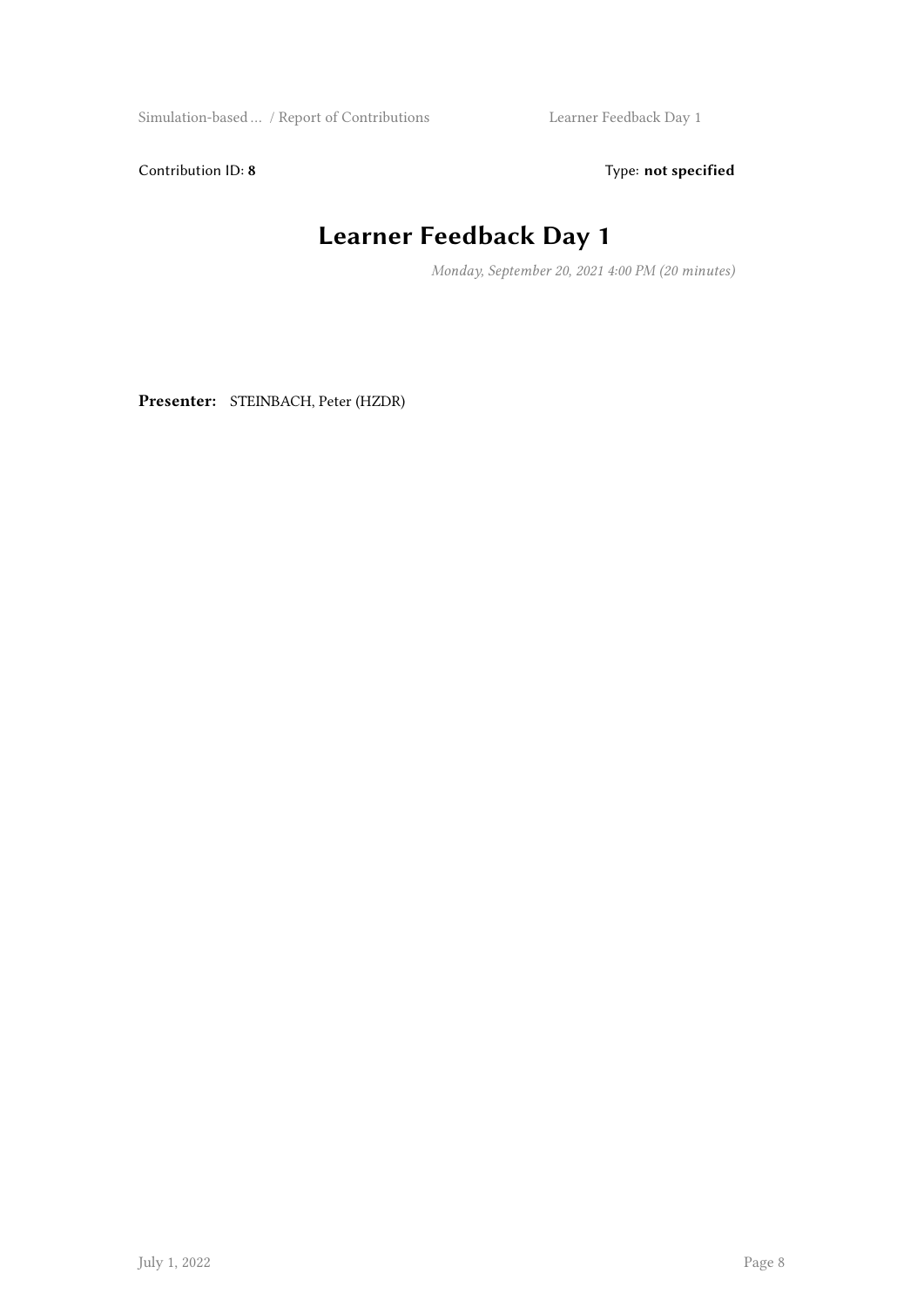Simulation-based … / Report of Contributions Conditional Density Estimation

Contribution ID: 9 Type: **not specified** 

#### **Conditional Density Estimation**

*Tuesday, September 21, 2021 9:00 AM (1h 30m)*

**Presenter:** DEISTLER, Michael (MackeLab)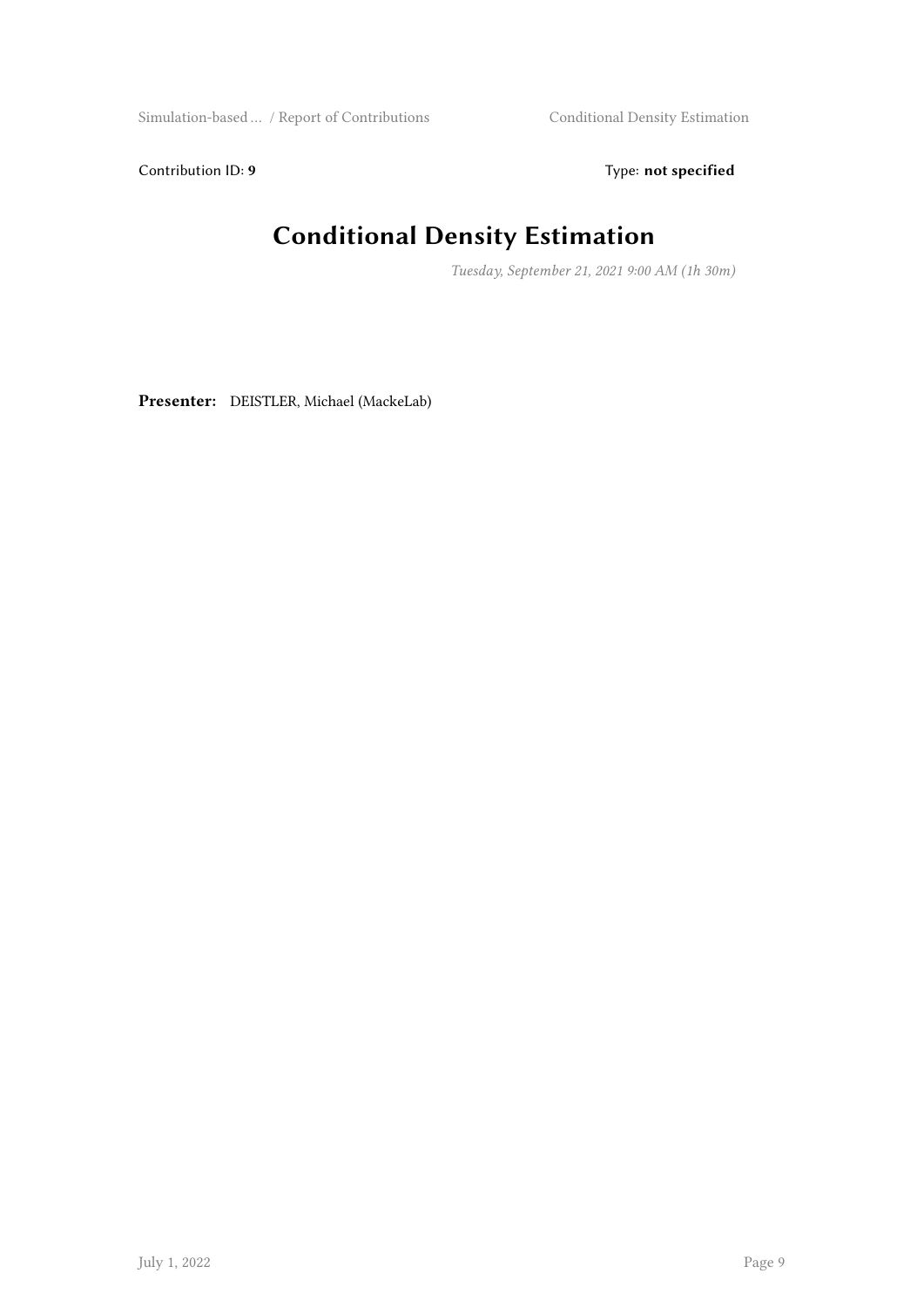Simulation-based … / Report of Contributions Introduction to SNPE

Contribution ID: 10 **Type:** not specified

### **Introduction to SNPE**

*Tuesday, September 21, 2021 10:30 AM (1h 30m)*

**Presenters:** Mr GREENBERG, David (Hereon); DEISTLER, Michael (MackeLab)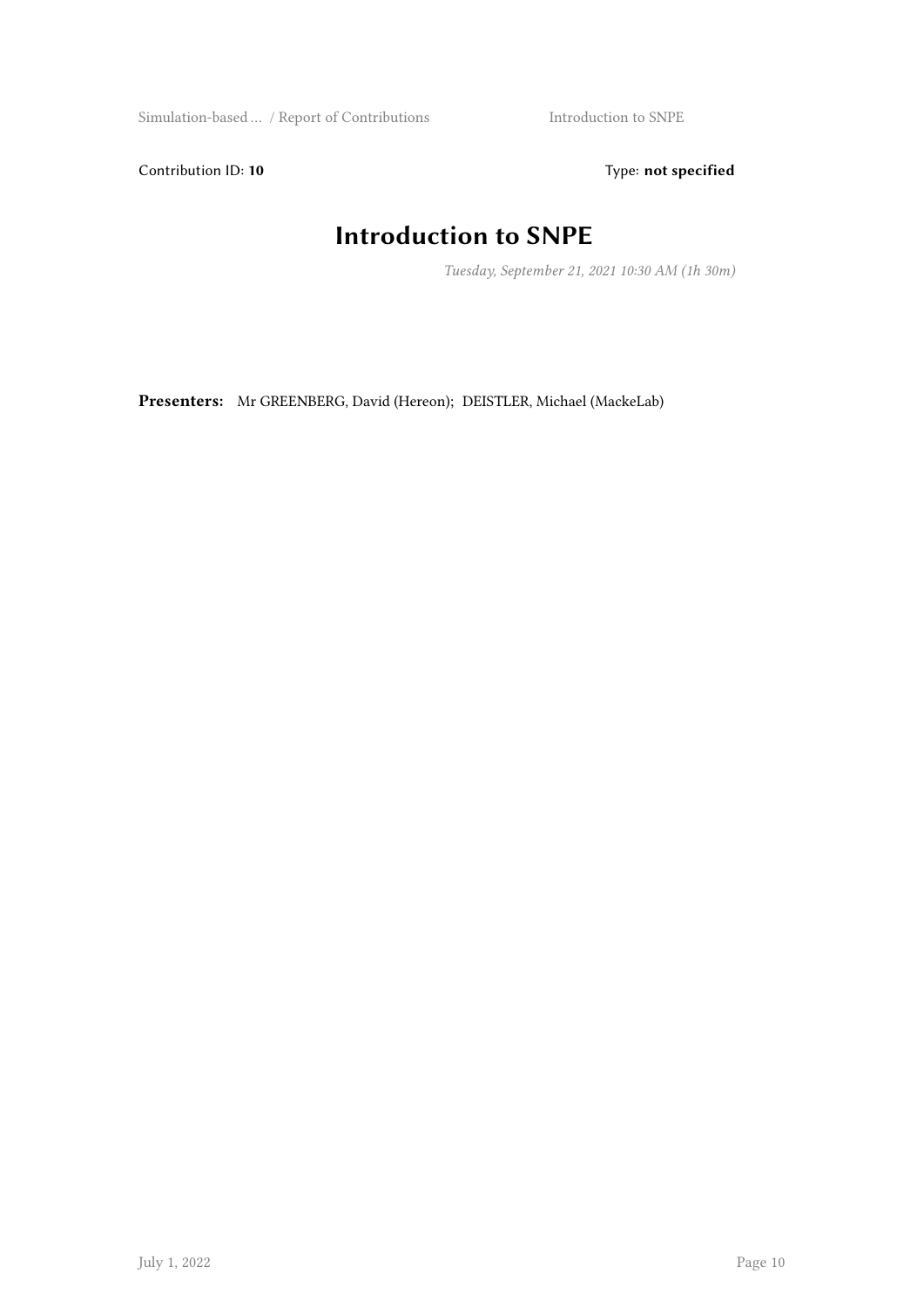Simulation-based … / Report of Contributions SNLE and SNRE

Contribution ID: 11 Type: **not specified** 

## **SNLE and SNRE**

*Tuesday, September 21, 2021 1:00 PM (1h 30m)*

**Presenter:** Mr GREENBERG, David (Hereon)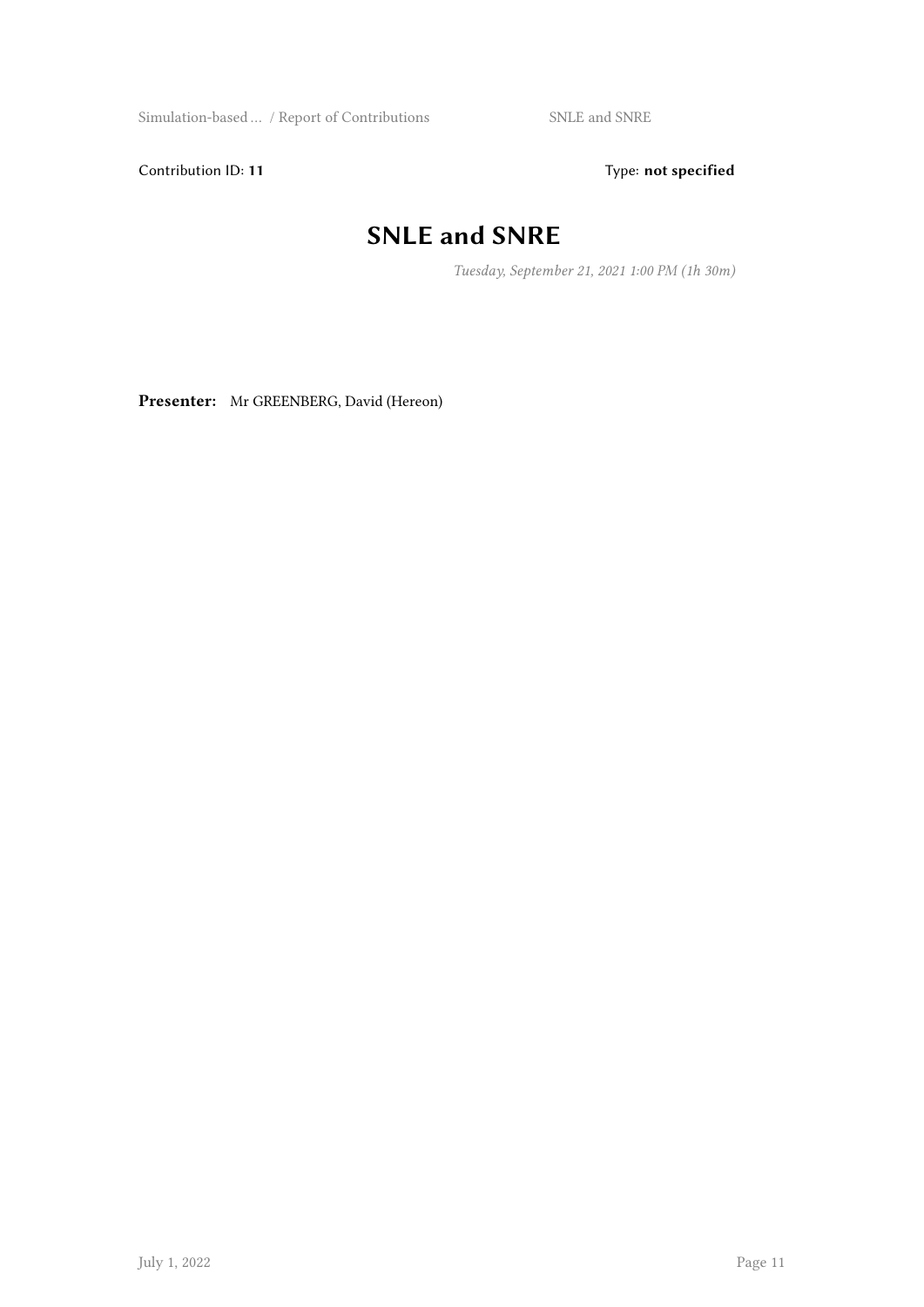Simulation-based … / Report of Contributions Practical: The SBI package

Contribution ID: 12 Type: **not specified** 

#### **Practical: The SBI package**

*Tuesday, September 21, 2021 2:30 PM (1 hour)*

**Presenter:** Mr BÖLTS, Jan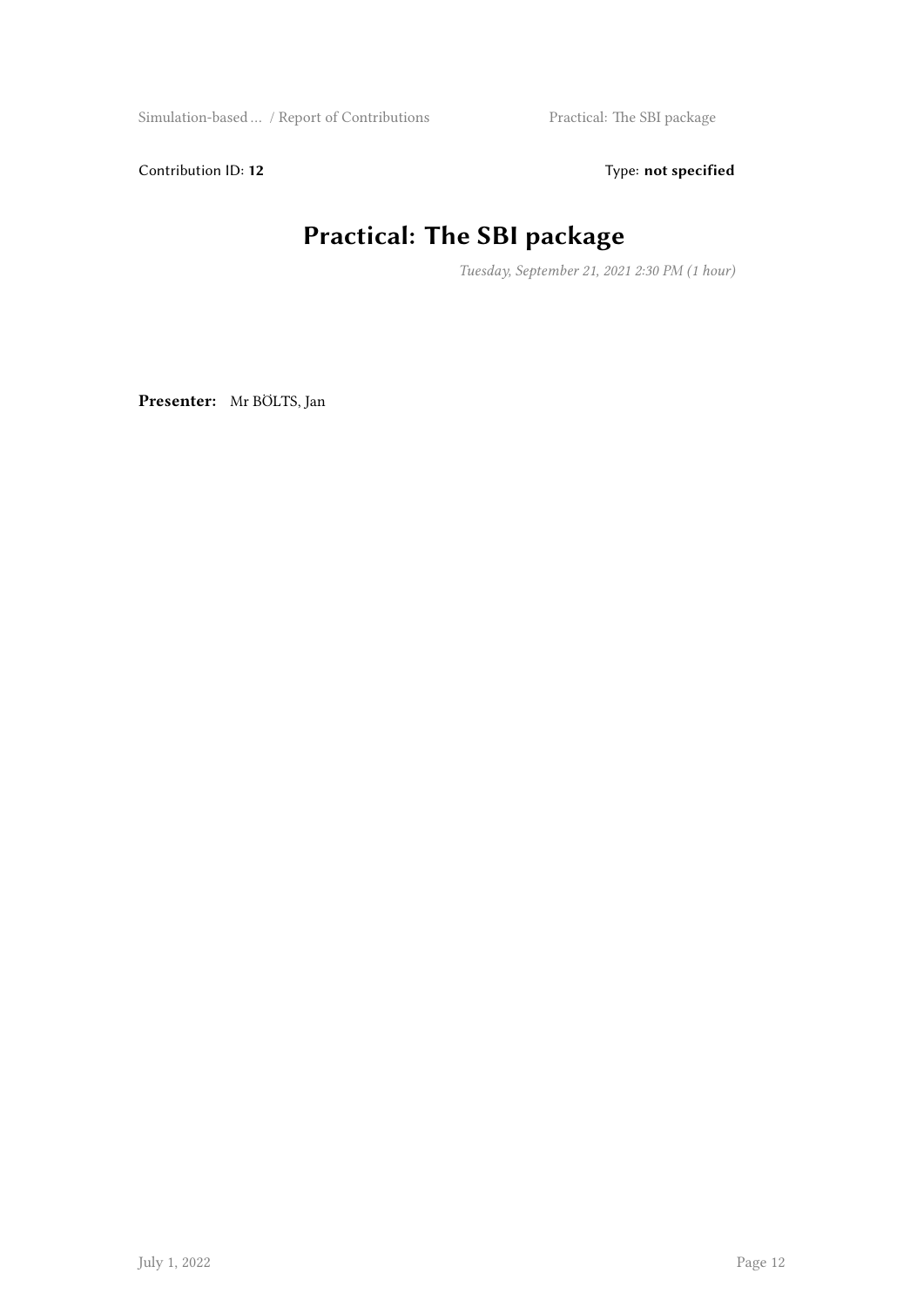Contribution ID: 13 Type: **not specified** 

# **Learner Feedback Day 2**

*Tuesday, September 21, 2021 3:30 PM (20 minutes)*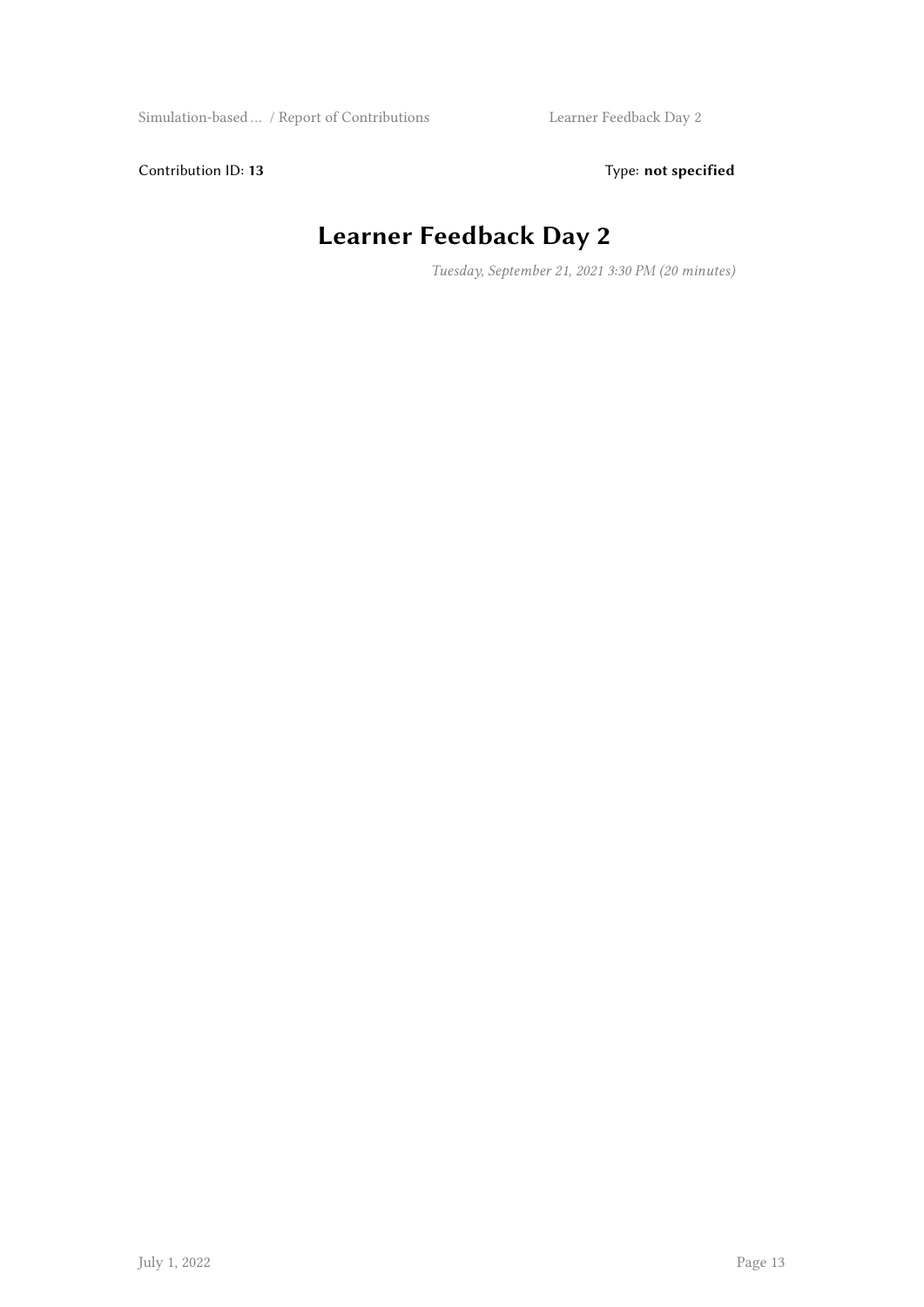$\begin{minipage}[c]{0.9\linewidth} \begin{tabular}{l} \bf Simulation-based \dots / Report of Contributions \\ \end{tabular} \end{minipage} \begin{minipage}[c]{0.9\linewidth} \begin{tabular}{l} \bf Symulation-based \dots / Report of Contributions \\ \end{tabular} \end{minipage}$ 

Contribution ID: 14 Type: **not specified** 

# **Benchmarking SBI**

*Wednesday, September 22, 2021 9:00 AM (40 minutes)*

**Presenter:** Mr LÜCKMANN, Jan-Matthis (MackeLab)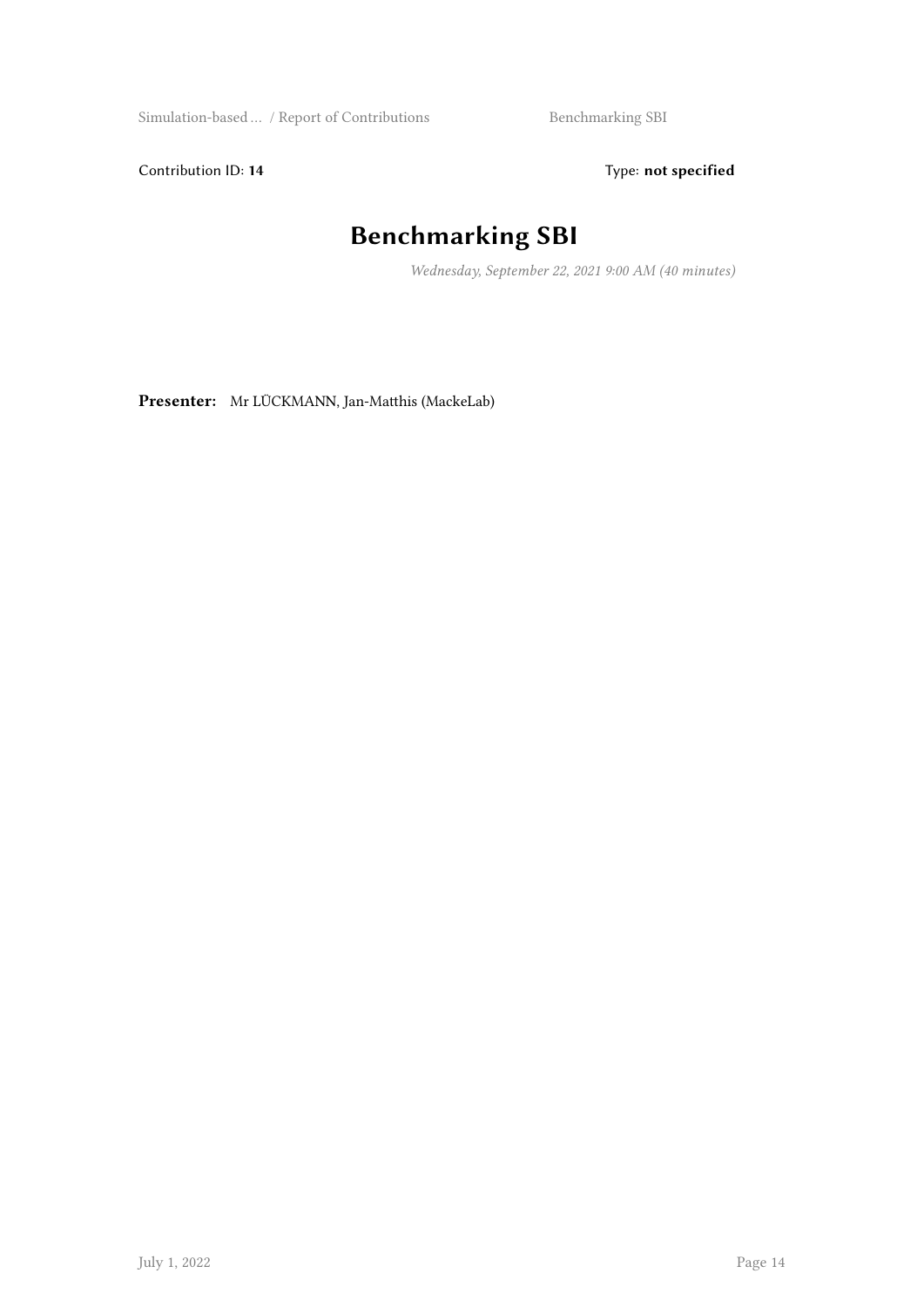Simulation-based … / Report of Contributions Troubleshooting SBI

Contribution ID: 15 Type: **not specified** 

# **Troubleshooting SBI**

*Wednesday, September 22, 2021 9:40 AM (1 hour)*

**Presenter:** Mr BÖLTS, Jan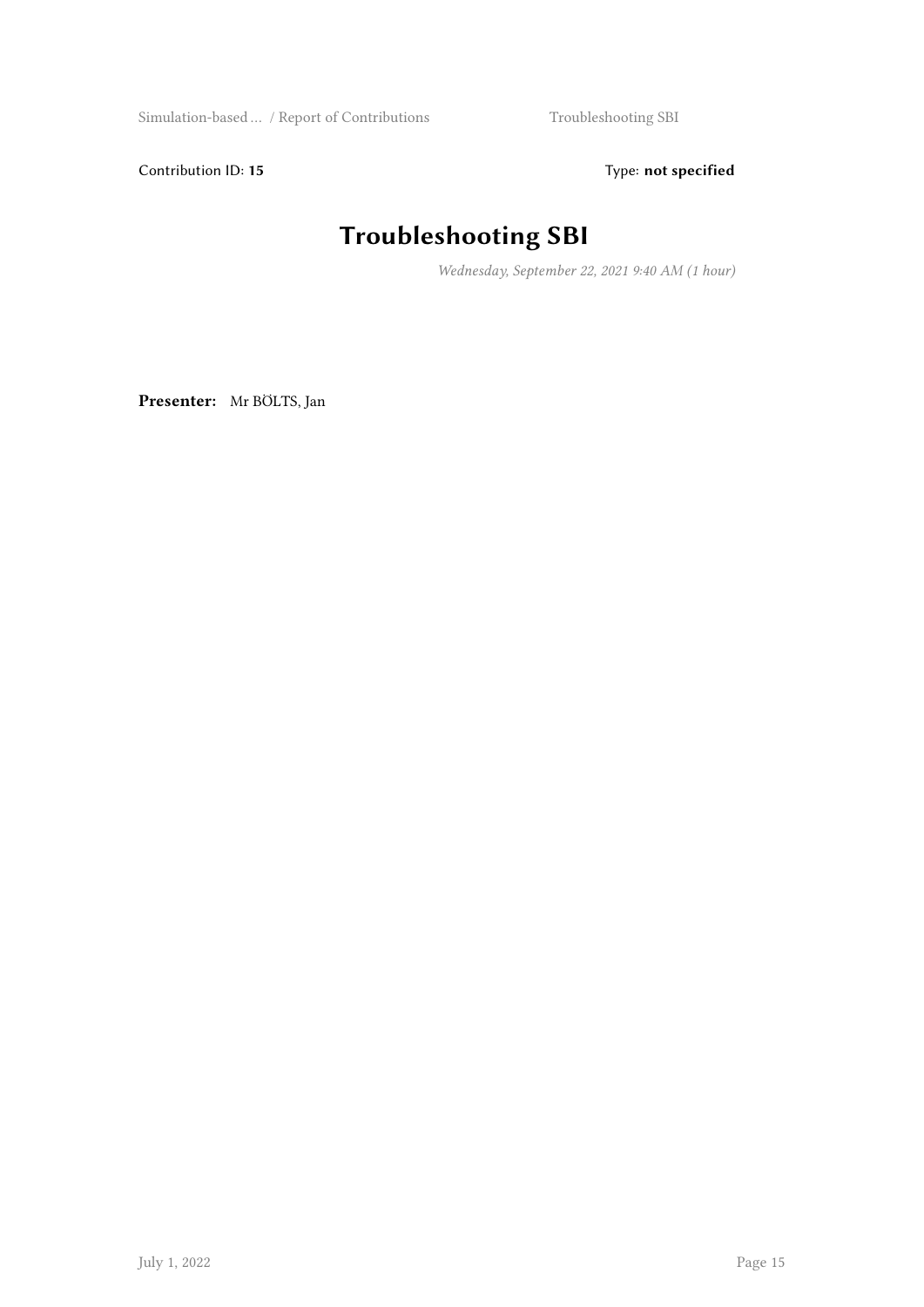$\begin{minipage}[c]{0.9\linewidth} \begin{tabular}{l} \multicolumn{2}{l}{{\bf视}}{\bf M} & \multicolumn{2}{l}{\bf S} & \multicolumn{2}{l}{\bf Bayesian Workflow} \end{tabular} \end{minipage}$ 

Contribution ID: 16 Type: not specified

#### **Bayesian Workflow**

*Wednesday, September 22, 2021 10:40 AM (1 hour)*

**Presenter:** Mr BÖLTS, Jan